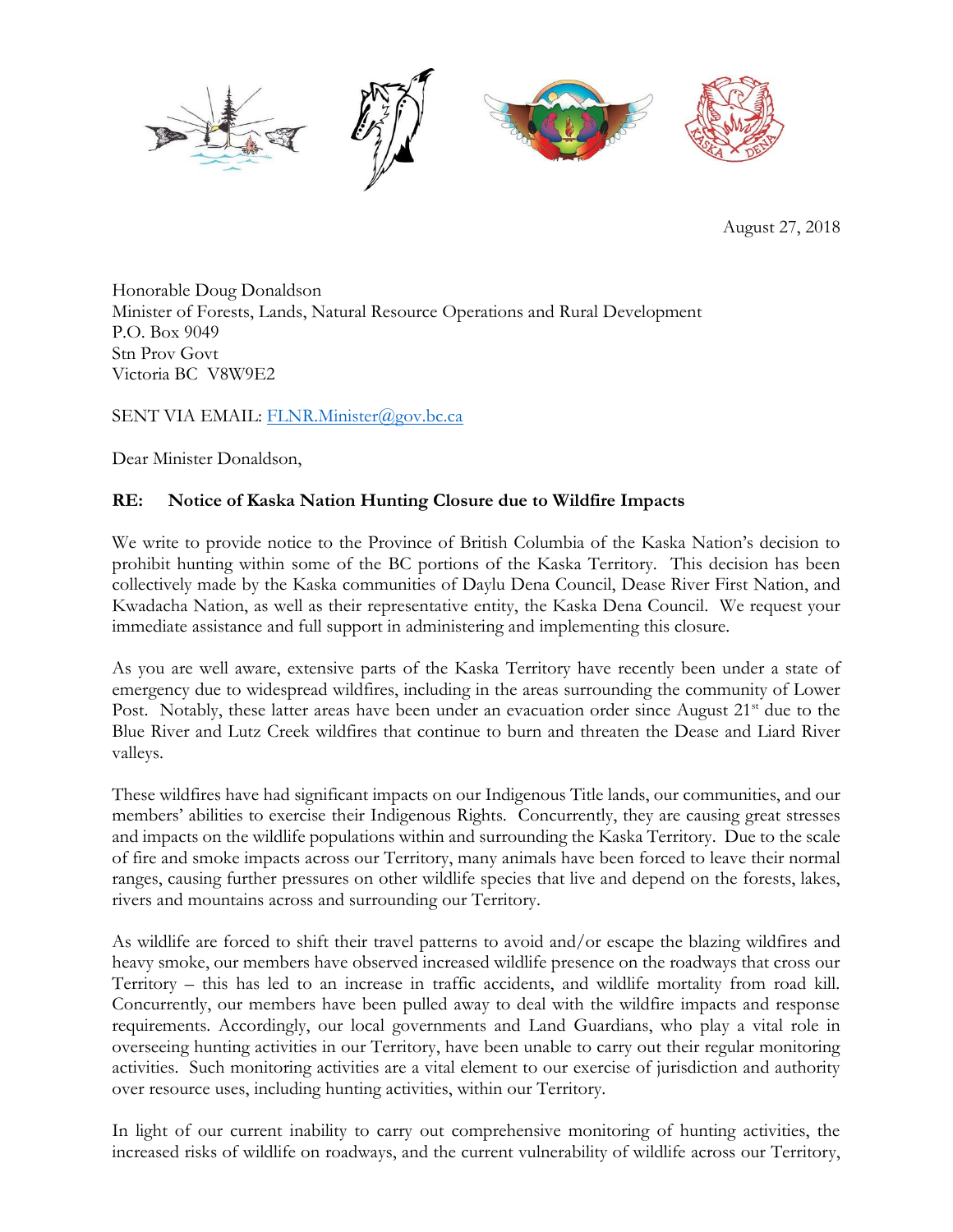we have decided to issue the hunting closure in particularly impacted areas of the BC portion of our Territory. This closure will remain in effect until such time that we are able to assess the situation and make an informed decision on the impact of these wildfires on the wildlife that live in and depend on the lands, waters and resources within our Territory.

Based on your Government's strong commitment to respect Indigenous Title and Rights, and fully implement the *United Nations Declaration on the Rights of Indigenous Peoples*, we respectfully request the Province of British Columbia's assistance in prohibiting all hunting activities by way of a temporary hunting closure in the following locations within the Kaska Territory:

- Wildlife Management Units 6-23, 6-24, 6-25, 7-40, 7-41, 7-51, 7-52, 7-53 and 7-54;
- in and surrounding the areas impacted by the wildfires north of Dease Lake (i.e., around our communities situated in and around the Dease, Liard, Turnagain and Kechika Rivers);
- in and around the Cassiar Highway surrounding the community of Good Hope Lake;
- Alaska Highway from north of Muncho Lake to the community of Lower Post; and
- in and around the community of Kwadacha and associated roadways due to the extreme fire risk and one ground access route out of the community in case of an evacuation.

These areas are depicted in the map enclosed with this letter.

Other areas may also require hunting closures if new wildfires are sparked therein, which areas we would be pleased to work closely with the Province of British Columbia in assessing the need for further hunting closures as required.

We thank you in advance for your assistance and look forward to working closely with you to address the current situation and seek to mitigate the long-term impacts on our Indigenous Title and Rights. In that regard, we request a meeting with you as soon as possible to begin discussions on how we may work together in implementing the temporary hunting closure in a reasonable and respectful manner. Please contact Norm Maclean (nmaclean@lgl.com) at (867) 333-9511 to arrange this meeting.

Sincerely,

 $\mu\bar{\nu}$ 

Chief Donny Van Somer Chair Danny Case Kwadacha Nation Kaska Dena Council

Ushd

Deputy Chief Fred Lutz Chief Myles Manygreyhorses Daylu Dena Council Dease River First Nation

 $\lim_{n\to\infty}$   $\lim_{n\to\infty}$   $\lim_{n\to\infty}$   $\lim_{n\to\infty}$   $\lim_{n\to\infty}$   $\lim_{n\to\infty}$   $\lim_{n\to\infty}$   $\lim_{n\to\infty}$   $\lim_{n\to\infty}$   $\lim_{n\to\infty}$   $\lim_{n\to\infty}$   $\lim_{n\to\infty}$   $\lim_{n\to\infty}$   $\lim_{n\to\infty}$   $\lim_{n\to\infty}$   $\lim_{n\to\infty}$   $\lim_{n\to\infty}$ 

cc: Bruce Low [Bruce.Low@gov.bc.ca](mailto:Bruce.Low@gov.bc.ca) Eamon O'Donogue [Eamon.ODonoghue@gov.bc.ca](mailto:Eamon.ODonoghue@gov.bc.ca)

enclosure: Kaska Territory – Hunting Closure 2018 Map